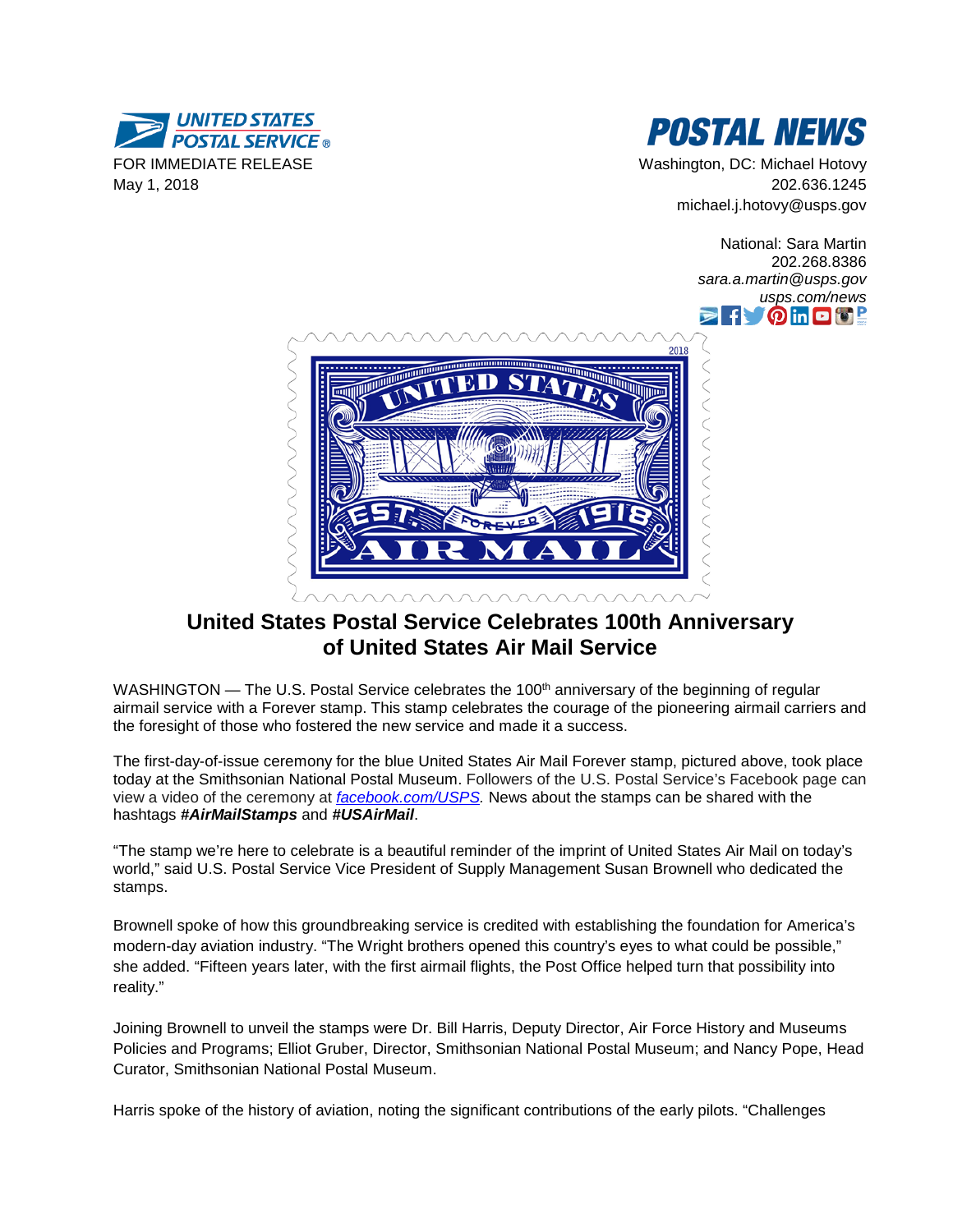would be great," he said. "But this didn't dampen the spirits of the pilots who innovated and experimented daily with tactics and landing procedures. After all, what cargo could be more precious than letters to loved ones!"



A second stamp, red and pictured left, will be issued in College Park, MD on Aug.11, 2018. The stamp will commemorate United States Air Mail as an official function of the Post Office Department.

Both stamps, printed in the intaglio print method — a design transferred to paper from an engraved plate — depict the type of plane typically used in the early days of airmail, a Curtiss JN-4H biplane. The biplane was also featured on the 24-cent stamps originally issued in 1918 to commemorate the beginning of regularly scheduled airmail service.

The stamp design evokes that earlier period. The stamp designer and typographer was Dan Gretta; Greg Breeding was the art director.

#### **Background**

On May 15, 1918, in the midst of World War I, a small group of Army pilots delivered mail along a route that linked Washington, Philadelphia, and New York City — initiating the world's first regularly scheduled airmail service. The blue stamp, released May 1, 2018, commemorated the pioneering spirit of the brave pilots who first flew the mail in the early years of aviation.

The United States Post Office Department, the predecessor to the U.S. Postal Service, took charge of U.S. Air Mail service later that summer, operating it from Aug. 12, 1918, through Sept. 1, 1927. Airmail delivery, daily except Sundays, became part of the fabric of the American economy and spurred the growth of the nation's aviation industry. The red stamp commemorated this milestone.

Both stamps, printed in the intaglio print method — a design transferred to paper from an engraved plate depict the type of plane typically used in the early days of airmail, a Curtiss JN-4H biplane. The biplane was also featured on the stamps originally issued in 1918 to commemorate the beginning of regularly scheduled airmail service. The stamp design evokes that earlier period.

For airmail service to succeed in the early days of flight, the Post Office had to develop profitable routes, such as between New York and Chicago, and establish the infrastructure for safely making night flights. It set up lighted airfields and erected hundreds of airmail guide beacons between New York and San Francisco so that by 1924 regularly scheduled, transcontinental flying was possible, day and night.

Airmail delivery, daily except Sundays, became part of the fabric of the American economy and spurred the growth of the nation's aviation industry.

The United States Air Mail stamp is being issued as a Forever stamp that will always be equal in value to the current First-Class Mail one ounce price.

#### **Stamp ideas welcome**

The public is encouraged to submit stamp suggestions. Visit the *[Citizens' Stamp Advisory Committee](https://about.usps.com/who-we-are/csac/welcome.htm)* website for details on the stamp selection process and instructions for submitting suggestions in writing. Due to the time required for research and approval, ideas for stamp subjects should be received at least three years prior to the proposed release. Each submission should include pertinent historical information and important dates associated with the subject.

Customers may purchase the United States Air Mail Forever stamps, along with other philately at The Postal Store at *[usps.com/shop](http://www.usps.com/shop)*, by calling 800-STAMP24 (800-782-6724) and at Post Office facilities nationwide. A variety of stamps and collectibles also are available at *[ebay.com/stamps](http://www.ebay.com/stamps)*, on the official US Postal Services webpage.